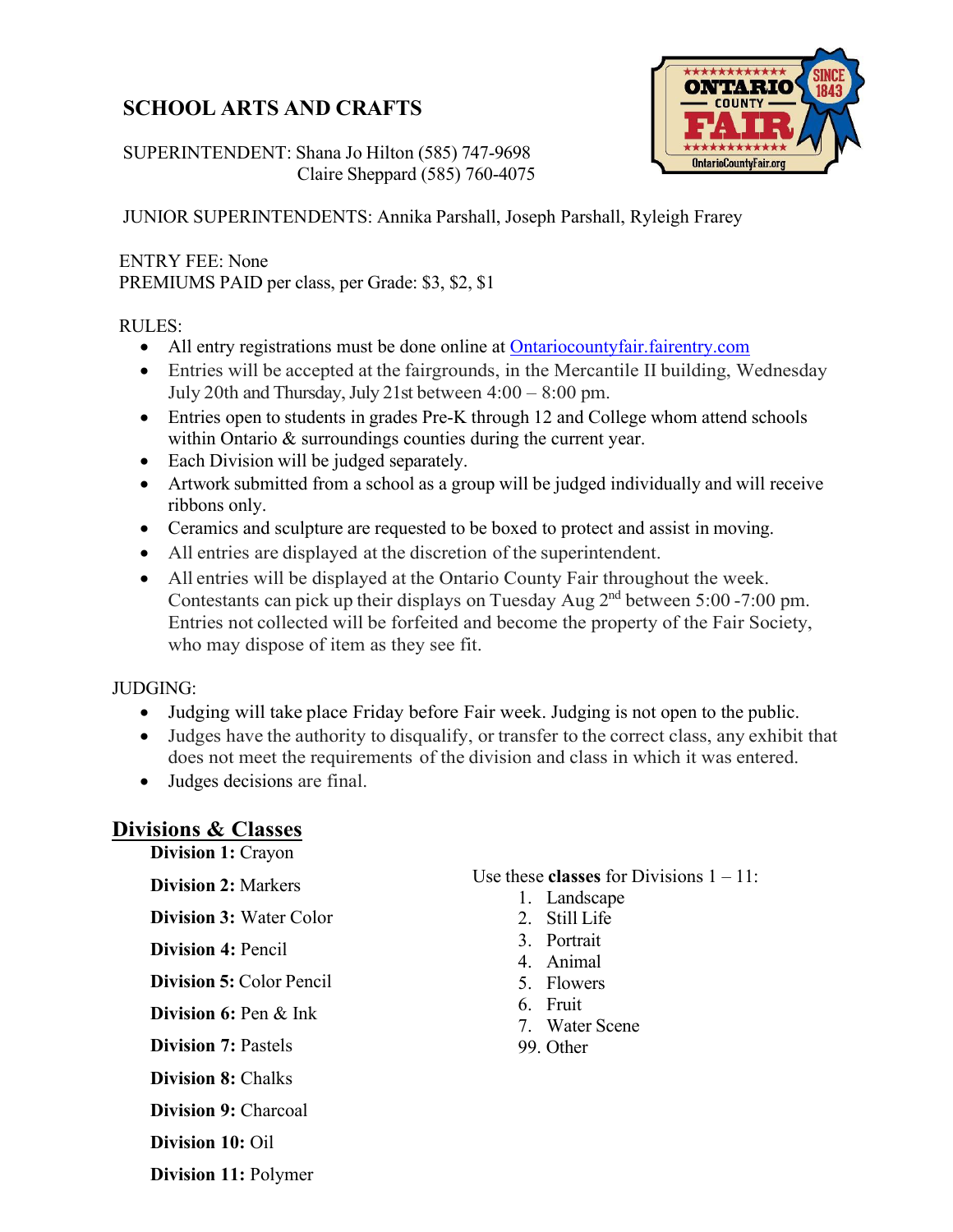#### **Division 12:** Graphic arts

Classes:

- 1. Block Print
- 2. Silk Screen
- 3. Block carving for printing
- 99. Other

### **Division 13:** Ceramics

Classes:

- 10. Slab
- 11. Slab mug
- 12. Slab dish
- 13. Slab dish with cover
- 20. Coil
- 21. Coil mug
- 22. Coil dish
- 23. Coil dish with cover
- 30. Pinch
- 31. Pinch mug
- 32. Pinch dish
- 33. Pinch dish with cover
- 40. Animal
- 41. Mask
- 42. Unfired Clay (bread, dough, or filmo clay)
- 43. Wheel Thrown
- 44. Jewelry necklace
- 45. Jewelry bracelet
- 46. Ornaments
- 47. Underglaze/ Added Design
- 99. Other

# **Division 14:** Textiles

### Classes:

- 1. 1 or 2-piece garment sewn
- 2. Functional or decorative sewn
- 3. Needlework (embroidery, needlepoint, cross-stitch)
- 4. Macrame Jewelry
- 5. Macrame or woven hangings
- 6. Functional or decorative weaving
- 7. Basketry
- 99. Other

### **Division 15:** Woodwork

- Classes:
	- 1. Toys and Games
	- 2. Machine Saw/Band Saw etc.
	- 3. Accessories
	- 99. Other

## **Division 16:** Metal Work

Classes:

- 1. Accessories (frames, candleholders, etc.)
- 2. Jewelry
- 99. Other

### **Division 17:** Special Techniques

- Classes:
	- 1. Poster
	- 2. Decorative Painting
	- 3. Paper Crafts
	- 4. Paper Mache
	- 5. Story
	- 6. Story with picture
	- 7. Poem
	- 8. Natural Material
	- 9. Recycle Material
	- 99. Other

# **Division 18:** Craft

Classes:

- 1. Holiday decorations (other than Christmas)
- 2. Personal Accessories (Other)
- 3. Decorative Garments (T-shirts, shoes, jeans, coats)
- 4. Painted or stained novelties (Wood)
- 5. Painted or stained novelties (Other)
- 6. Dolls and Stuffed Animals
- 7. Padded or quilted items (machine or handmade)
- 99. Other

### **Division 19:** Jewelry

Classes:

- 1. Necklace
- 2. Bracelet
- 3. Earrings
- 4. 2-Piece Set
- 5. 3-Piece Set
- 6. Ring
- 99. Other